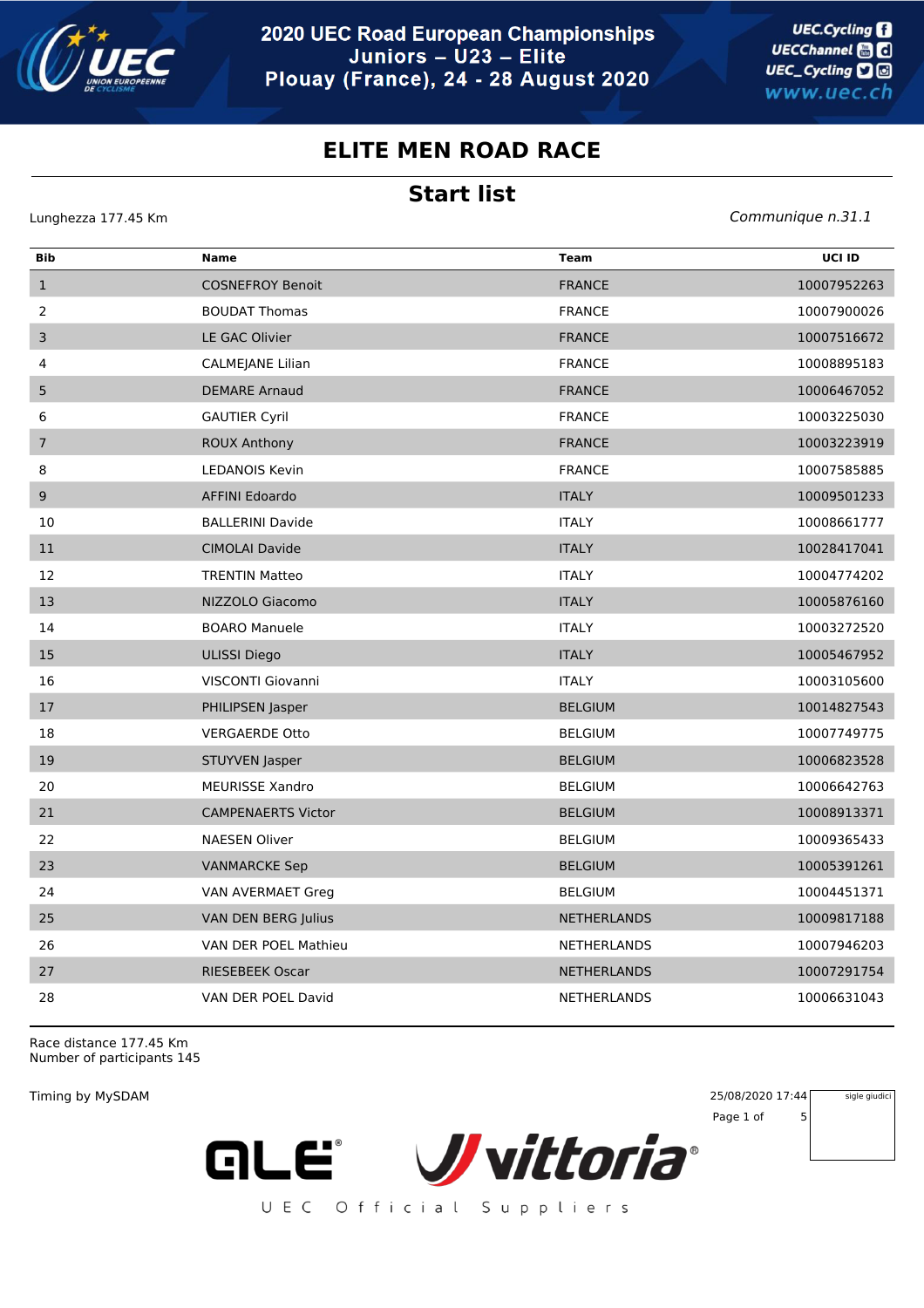**Start list**

Lunghezza 177.45 Km *Communique n.31.1*

| Bib | Name                          | <b>Team</b>          | UCI ID      |
|-----|-------------------------------|----------------------|-------------|
| 29  | VAN DER LIJKE Nick            | <b>NETHERLANDS</b>   | 10006884556 |
| 30  | LANGEVELD Sebastian           | <b>NETHERLANDS</b>   | 10002833794 |
| 31  | DE KORT Koen                  | <b>NETHERLANDS</b>   | 10002208853 |
| 32  | <b>WEENING Pieter</b>         | <b>NETHERLANDS</b>   | 10002204914 |
| 33  | <b>HOLLMANN Juri</b>          | <b>GERMANY</b>       | 10010977653 |
| 34  | <b>STEIMLE Jannik</b>         | <b>GERMANY</b>       | 10009231552 |
| 35  | <b>DENZ Nico</b>              | <b>GERMANY</b>       | 10008669659 |
| 36  | <b>ACKERMANN Pascal</b>       | <b>GERMANY</b>       | 10007738055 |
| 37  | <b>WOLF Justin</b>            | <b>GERMANY</b>       | 10007754324 |
| 38  | <b>SCHWARZMANN Michael</b>    | <b>GERMANY</b>       | 10006670954 |
| 39  | SELIG Rüdiger                 | <b>GERMANY</b>       | 10006004280 |
| 40  | <b>SCHILLINGER Andreas</b>    | <b>GERMANY</b>       | 10002449535 |
| 41  | <b>GARCIA CORTINA Ivan</b>    | <b>SPAIN</b>         | 10008658545 |
| 42  | ARANBURU DEBA Alex            | <b>SPAIN</b>         | 10042286324 |
| 43  | SAMITIER SAMITIER Sergio      | <b>SPAIN</b>         | 10015982954 |
| 44  | SERRANO RODRIGUEZ Gonzalo     | <b>SPAIN</b>         | 10014023554 |
| 45  | RUBIO HERNANDEZ Diego         | <b>SPAIN</b>         | 10006555867 |
| 46  | MAS BONET Luis Guillermo      | <b>SPAIN</b>         | 10005512210 |
| 47  | ABERASTURI IZAGA Jon          | <b>SPAIN</b>         | 10005583948 |
| 48  | LOBATO DEL VALLE Juan Jose    | <b>SPAIN</b>         | 10051354511 |
| 53  | <b>PIDCOCK Thomas</b>         | <b>GREAT BRITAIN</b> | 10010977552 |
| 54  | <b>WRIGHT Fred</b>            | <b>GREAT BRITAIN</b> | 10015327596 |
| 55  | <b>HAYTER Ethan</b>           | <b>GREAT BRITAIN</b> | 10010182051 |
| 56  | <b>WALLS Matthew</b>          | <b>GREAT BRITAIN</b> | 10010171038 |
| 57  | <b>CULLAIGH Gabriel</b>       | <b>GREAT BRITAIN</b> | 10009502546 |
| 58  | <b>HOLMES Matthew</b>         | <b>GREAT BRITAIN</b> | 10007962973 |
| 59  | <b>THWAITES Scott</b>         | <b>GREAT BRITAIN</b> | 10005617492 |
| 60  | DOWSETT Alex                  | <b>GREAT BRITAIN</b> | 10004881508 |
| 61  | <b>RESELL Erik Nordsaeter</b> | <b>NORWAY</b>        | 10008849616 |
| 62  | <b>WÆRSTED Syver</b>          | <b>NORWAY</b>        | 10049005895 |
| 63  | <b>TILLER Rasmus Fossum</b>   | <b>NORWAY</b>        | 10019889226 |
| 64  | <b>SKAARSETH Anders</b>       | <b>NORWAY</b>        | 10009647238 |
| 65  | <b>HOELGAARD Markus</b>       | <b>NORWAY</b>        | 10008675925 |

Race distance 177.45 Km Number of participants 145

Timing by MySDAM 25/08/2020 17:44 Page 2 of 5 sigle giudici

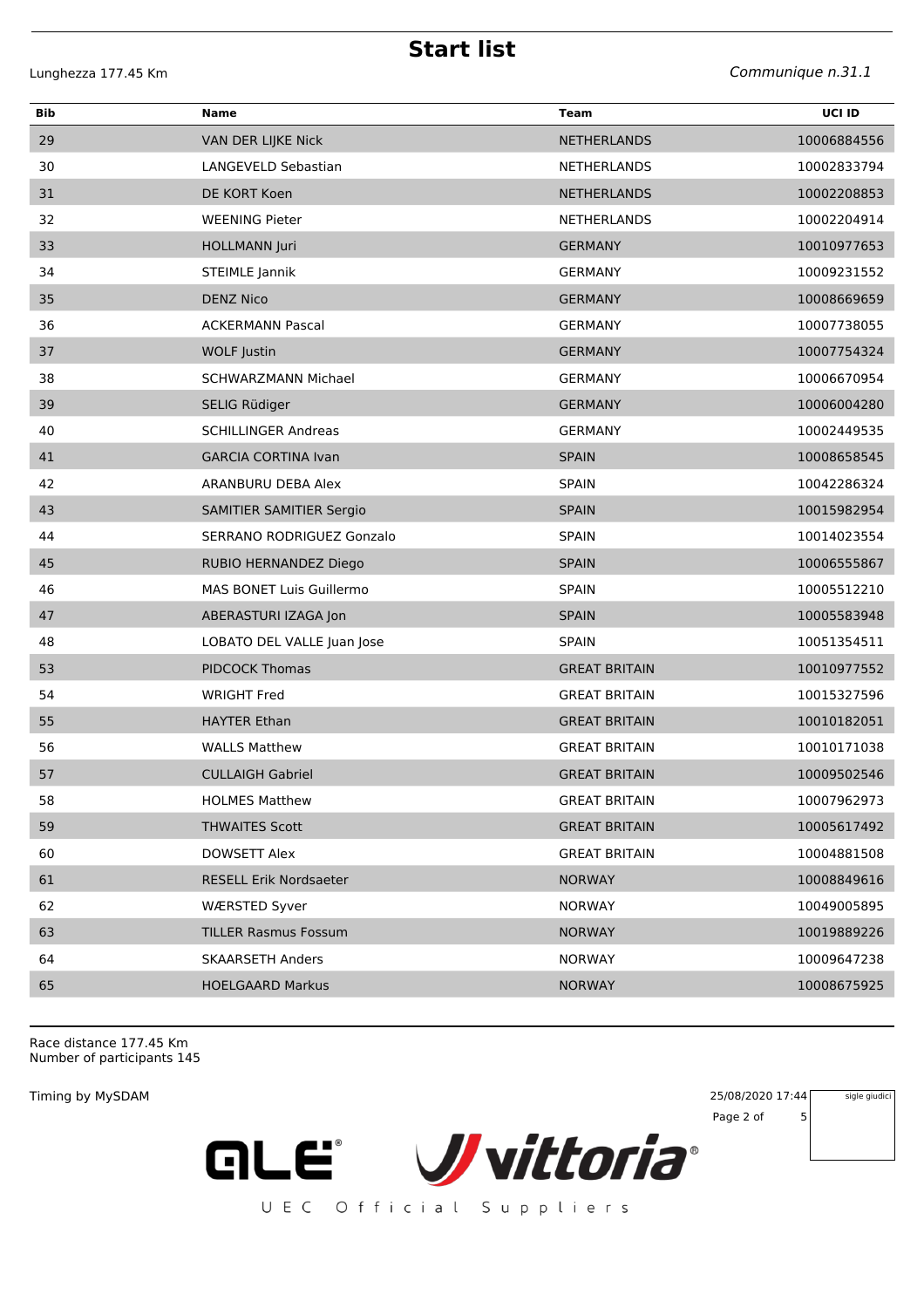**Start list**

| Bib | <b>Name</b>                 | Team                      | UCI ID      |
|-----|-----------------------------|---------------------------|-------------|
| 66  | <b>HOELGAARD Daniel</b>     | <b>NORWAY</b>             | 10007519504 |
| 67  | BYSTRØM Sven Erik           | <b>NORWAY</b>             | 10006875563 |
| 68  | <b>KRISTOFF Alexander</b>   | <b>NORWAY</b>             | 10003269183 |
| 69  | SUTER Joel                  | SWITZERLAND               | 10015160171 |
| 70  | JACOBS Johan                | SWITZERLAND               | 10009334818 |
| 71  | <b>BOHLI Tom</b>            | SWITZERLAND               | 10008664508 |
| 72  | <b>LIENHARD Fabian</b>      | SWITZERLAND               | 10007156762 |
| 73  | <b>THALMANN Roland</b>      | SWITZERLAND               | 10007739166 |
| 74  | <b>IMHOF Claudio</b>        | SWITZERLAND               | 10005865551 |
| 75  | <b>HOLLENSTEIN Reto</b>     | SWITZERLAND               | 10006060056 |
| 76  | <b>ALBASINI Michael</b>     | SWITZERLAND               | 10001449425 |
| 77  | <b>RIKUNOV Petr</b>         | <b>RUSSIAN FEDERATION</b> | 10010201350 |
| 78  | <b>STRAKHOV Dmitrii</b>     | <b>RUSSIAN FEDERATION</b> | 10008629142 |
| 79  | <b>NYCH Artem</b>           | <b>RUSSIAN FEDERATION</b> | 10008687847 |
| 80  | CHERNETSKII Sergei          | <b>RUSSIAN FEDERATION</b> | 10006658426 |
| 81  | <b>BOEV</b> Igor            | <b>RUSSIAN FEDERATION</b> | 10005914758 |
| 82  | <b>KUZNETSOV Viacheslav</b> | <b>RUSSIAN FEDERATION</b> | 10006175951 |
| 83  | CULLY Jan Andrej            | SLOVAKIA                  | 10011240462 |
| 84  | <b>BASKA Erik</b>           | <b>SLOVAKIA</b>           | 10008662282 |
| 85  | SAGAN Juraj                 | <b>SLOVAKIA</b>           | 10004572724 |
| 86  | ČANECKY Marek               | <b>SLOVAKIA</b>           | 10004611625 |
| 87  | <b>TYBOR Patrik</b>         | <b>SLOVAKIA</b>           | 10003270500 |
| 88  | <b>HARING Martin</b>        | <b>SLOVAKIA</b>           | 10005540195 |
| 89  | <b>BROZYNA Piotr</b>        | <b>POLAND</b>             | 10009765254 |
| 90  | <b>STOSZ Patryk</b>         | <b>POLAND</b>             | 10007951455 |
| 91  | KASPERKIEWICZ Przemyslaw    | <b>POLAND</b>             | 10007892245 |
| 92  | <b>REKITA Szymon</b>        | <b>POLAND</b>             | 10008691988 |
| 93  | <b>BERNAS Pawel</b>         | <b>POLAND</b>             | 10006492314 |
| 94  | PATERSKI Maciej             | <b>POLAND</b>             | 10004032251 |
| 95  | <b>GAMPER Patrick</b>       | <b>AUSTRIA</b>            | 10010966236 |
| 96  | <b>AUER Daniel</b>          | <b>AUSTRIA</b>            | 10008651976 |
| 97  | SCHÖNBERGER Sebastian       | <b>AUSTRIA</b>            | 10008653087 |
| 98  | RABITSCH Stephan            | <b>AUSTRIA</b>            | 10007168684 |

Race distance 177.45 Km Number of participants 145

Timing by MySDAM 25/08/2020 17:44 Page 3 of 5 sigle giudici

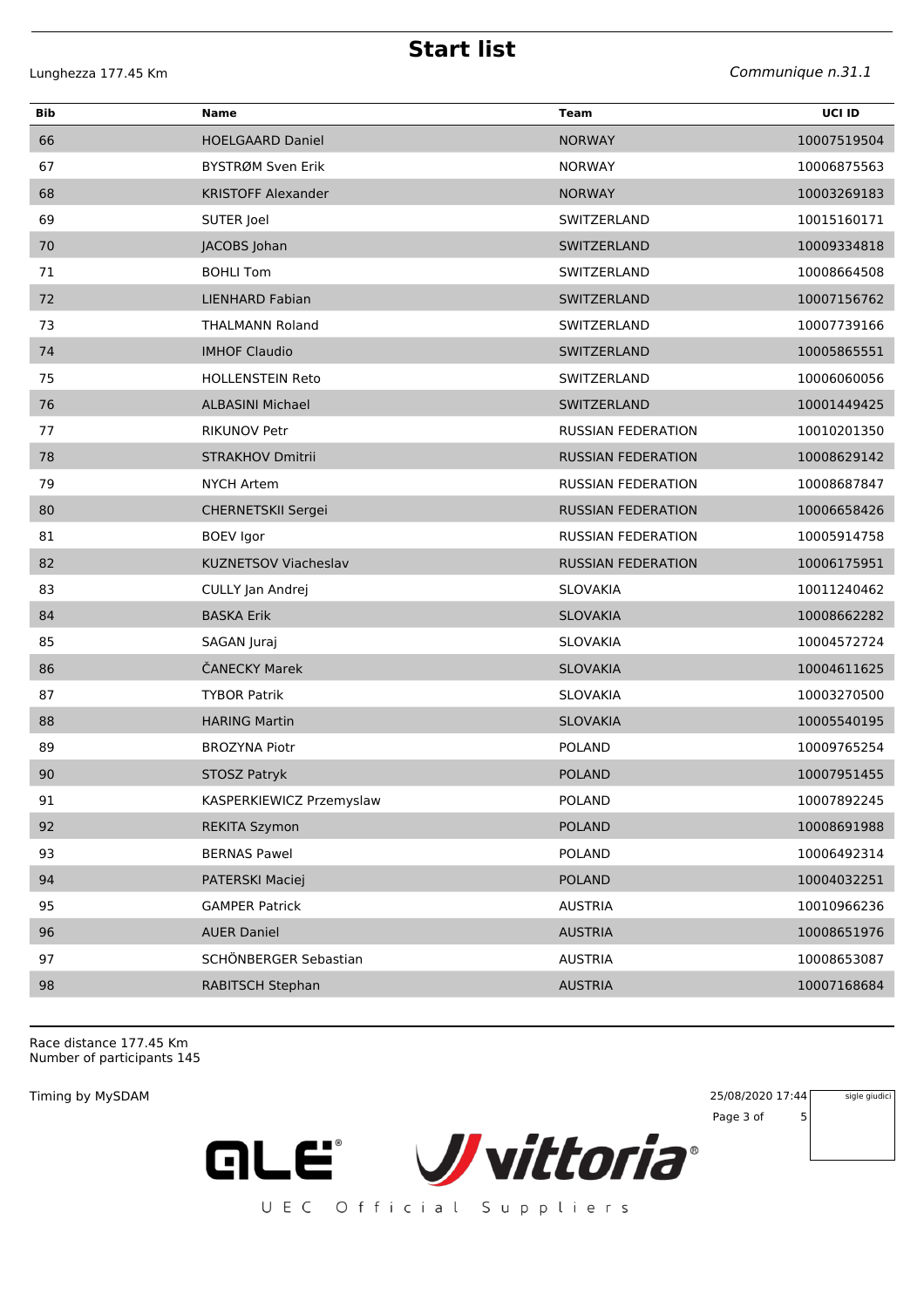**Start list**

Lunghezza 177.45 Km *Communique n.31.1*

| Bib | Name                          | <b>Team</b>           | UCI ID      |
|-----|-------------------------------|-----------------------|-------------|
| 99  | <b>OLIVEIRA Rui</b>           | <b>PORTUGAL</b>       | 10009191136 |
| 100 | <b>GUERREIRO Rúben</b>        | <b>PORTUGAL</b>       | 10008674612 |
| 101 | <b>REIS Rafael</b>            | <b>PORTUGAL</b>       | 10006878900 |
| 102 | <b>OLIVEIRA Ivo</b>           | <b>PORTUGAL</b>       | 10009190328 |
| 103 | SILVA Rafael                  | <b>PORTUGAL</b>       | 10008732206 |
| 104 | FARIA DA COSTA Rui Alberto    | PORTUGAL              | 10003259685 |
| 105 | <b>LAUK Karl Patrick</b>      | <b>ESTONIA</b>        | 10014015975 |
| 106 | <b>VAHTRA Norman</b>          | <b>ESTONIA</b>        | 10009498506 |
| 107 | NÕMMELA Aksel                 | <b>ESTONIA</b>        | 10008610247 |
| 108 | <b>LAAS Martin</b>            | <b>ESTONIA</b>        | 10008942471 |
| 109 | <b>PRUUS Peeter</b>           | <b>ESTONIA</b>        | 10006996613 |
| 110 | JOEÄÄR Gert                   | <b>ESTONIA</b>        | 10003226747 |
| 111 | ŤOUPALÍK Adam                 | <b>CZECH REPUBLIC</b> | 10008624593 |
| 112 | <b>NEUMAN Dominik</b>         | <b>CZECH REPUBLIC</b> | 10009488806 |
| 113 | <b>KUKRLE Michael</b>         | <b>CZECH REPUBLIC</b> | 10008680470 |
| 114 | <b>TUREK Daniel</b>           | <b>CZECH REPUBLIC</b> | 10007523342 |
| 115 | VAKOČ Petr                    | <b>CZECH REPUBLIC</b> | 10007522534 |
| 116 | BÁRTA Jan                     | <b>CZECH REPUBLIC</b> | 10003245945 |
| 117 | <b>LIEPINS Emils</b>          | LATVIA                | 10007527584 |
| 118 | <b>BOGDANOVICS Maris</b>      | LATVIA                | 10007461708 |
| 119 | <b>LUKSEVICS Viesturs</b>     | LATVIA                | 10004610514 |
| 120 | RIABUSHENKO Aleksandr         | <b>BELARUS</b>        | 10008692594 |
| 121 | <b>BUDIAK Anatolii</b>        | <b>UKRAINE</b>        | 10008665821 |
| 122 | <b>HOLOVASH Oleksandr</b>     | <b>UKRAINE</b>        | 10090372355 |
| 123 | <b>KULYK Andrii</b>           | <b>UKRAINE</b>        | 10005853730 |
| 124 | KONONENKO Mykhaylo            | <b>UKRAINE</b>        | 10004599396 |
| 125 | <b>GENIETS Kevin</b>          | LUXEMBOURG            | 10009372103 |
| 126 | PETELIN Jan                   | LUXEMBOURG            | 10009987647 |
| 127 | <b>WIRTGEN Tom</b>            | <b>LUXEMBOURG</b>     | 10009127680 |
| 128 | <b>DRUCKER Jean-Pierre</b>    | LUXEMBOURG            | 10002986065 |
| 129 | LAŠINIS Venantas              | <b>LITHUANIA</b>      | 10009973705 |
| 130 | <b>TZORTZAKIS Polychronis</b> | GREECE                | 10005495739 |
| 131 | <b>ERIKSSON Lucas</b>         | <b>SWEDEN</b>         | 10009421411 |
|     |                               |                       |             |

Race distance 177.45 Km Number of participants 145

Timing by MySDAM 25/08/2020 17:44 Page 4 of 5 sigle giudici